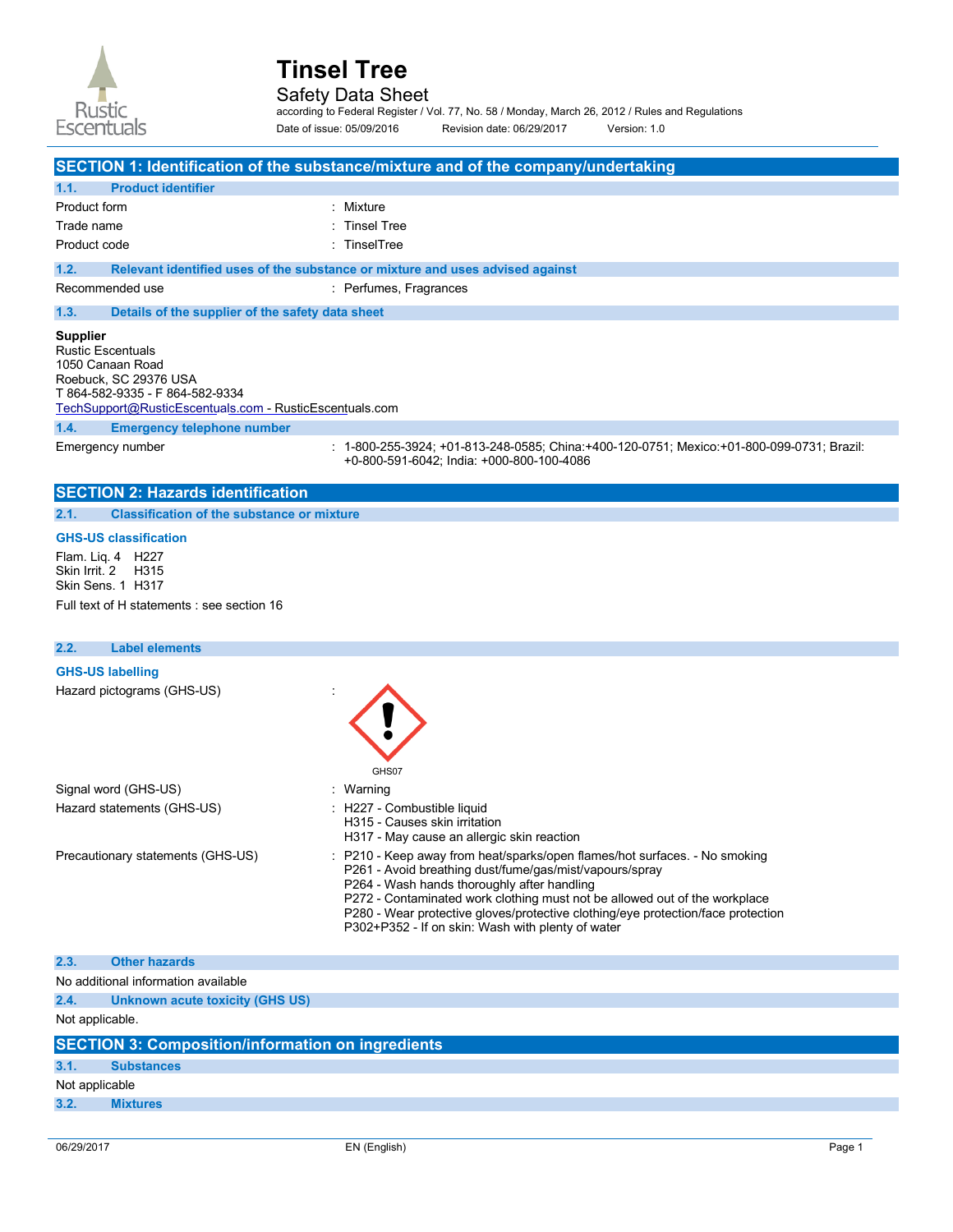### Safety Data Sheet

according to Federal Register / Vol. 77, No. 58 / Monday, March 26, 2012 / Rules and Regulations

| <b>Name</b>              | <b>Product identifier</b> | $\frac{9}{6}$         | <b>GHS-US classification</b>                                                                     |
|--------------------------|---------------------------|-----------------------|--------------------------------------------------------------------------------------------------|
| Benzyl benzoate          | (CAS-No.) 120-51-4        | $20.0035 -$<br>40.035 | Acute Tox. 4 (Oral), H302                                                                        |
| Veltol plus crystals     | (CAS-No.) 4940-11-8       | $1.147 - 4.847$       | Acute Tox. 4 (Oral), H302                                                                        |
| Fir needle oil, Canadian | (CAS-No.) 8021-28-1       | $0.775 - 3.275$       | Flam. Lig. 3, H226<br>Skin Sens. 1, H317<br>Asp. Tox. 1, H304<br>Aquatic Chronic 2, H411         |
| Eugenol                  | (CAS-No.) 97-53-0         | $0.6435 -$<br>3.1235  | Acute Tox. 4 (Oral), H302<br>Eye Irrit. 2A, H319<br>Skin Sens. 1B, H317                          |
| Cinnamic aldehyde        | (CAS-No.) 104-55-2        | $0.5755 -$<br>2.4435  | Acute Tox. 4 (Dermal), H312<br>Skin Irrit. 2, H315<br>Eye Irrit. 2A, H319<br>Skin Sens. 1B, H317 |
| Linalyl acetate          | (CAS-No.) 115-95-7        | $0.31 - 1.31$         | Flam. Liq. 4, H227<br>Skin Irrit. 2, H315<br>Eye Irrit. 2A, H319                                 |

Allergen report available upon request.

Full text of H-statements: see section 16

| <b>SECTION 4: First aid measures</b>                                |                                                                                                                                                                                                                                                                                                                                                                                |
|---------------------------------------------------------------------|--------------------------------------------------------------------------------------------------------------------------------------------------------------------------------------------------------------------------------------------------------------------------------------------------------------------------------------------------------------------------------|
| <b>Description of first aid measures</b><br>4.1.                    |                                                                                                                                                                                                                                                                                                                                                                                |
| First-aid measures general                                          | : Never give anything by mouth to an unconscious person. If you feel unwell, seek medical<br>advice (show the label where possible).                                                                                                                                                                                                                                           |
| First-aid measures after inhalation                                 | : Assure fresh air breathing. Allow the victim to rest.                                                                                                                                                                                                                                                                                                                        |
| First-aid measures after skin contact                               | : Wash with plenty of soap and water. Wash contaminated clothing before reuse. If skin irritation<br>occurs: Get medical advice/attention. Specific treatment (see supplemental first aid instruction<br>on this label). If skin irritation or rash occurs: Remove affected clothing and wash all exposed<br>skin area with mild soap and water, followed by warm water rinse. |
| First-aid measures after eye contact                                | : Rinse immediately with plenty of water. Obtain medical attention if pain, blinking or redness<br>persists.                                                                                                                                                                                                                                                                   |
| First-aid measures after ingestion                                  | : Rinse mouth. Do NOT induce vomiting. Obtain emergency medical attention.                                                                                                                                                                                                                                                                                                     |
| Most important symptoms and effects, both acute and delayed<br>4.2. |                                                                                                                                                                                                                                                                                                                                                                                |
| Symptoms/effects                                                    | : Not expected to present a significant hazard under anticipated conditions of normal use.                                                                                                                                                                                                                                                                                     |
| Symptoms/effects after inhalation                                   | : May cause an allergic skin reaction.                                                                                                                                                                                                                                                                                                                                         |
| Symptoms/effects after skin contact                                 | : Causes skin irritation.                                                                                                                                                                                                                                                                                                                                                      |
| 4.3.                                                                | Indication of any immediate medical attention and special treatment needed                                                                                                                                                                                                                                                                                                     |

No additional information available

| <b>SECTION 5: Firefighting measures</b>                                     |                                                                                                                                                                          |
|-----------------------------------------------------------------------------|--------------------------------------------------------------------------------------------------------------------------------------------------------------------------|
| 5.1.<br><b>Extinguishing media</b>                                          |                                                                                                                                                                          |
| Suitable extinguishing media                                                | : Foam. Dry powder. Carbon dioxide. Water spray. Sand.                                                                                                                   |
| Unsuitable extinguishing media                                              | : Do not use a heavy water stream.                                                                                                                                       |
| 5.2.                                                                        | Special hazards arising from the substance or mixture                                                                                                                    |
| Fire hazard<br>: Combustible liquid.                                        |                                                                                                                                                                          |
| Explosion hazard                                                            | : May form flammable/explosive vapour-air mixture.                                                                                                                       |
| 5.3.<br><b>Advice for firefighters</b>                                      |                                                                                                                                                                          |
| Firefighting instructions                                                   | : Use water spray or fog for cooling exposed containers. Exercise caution when fighting any<br>chemical fire. Prevent fire fighting water from entering the environment. |
| Protection during firefighting                                              | : Do not enter fire area without proper protective equipment, including respiratory protection.                                                                          |
|                                                                             | <b>SECTION 6: Accidental release measures</b>                                                                                                                            |
| Personal precautions, protective equipment and emergency procedures<br>6.1. |                                                                                                                                                                          |
| General measures                                                            | : Remove ignition sources. Use special care to avoid static electric charges. No open flames. No<br>smoking.                                                             |
| 6.1.1.                                                                      | For non-emergency personnel                                                                                                                                              |
| Emergency procedures<br>: Evacuate unnecessary personnel.                   |                                                                                                                                                                          |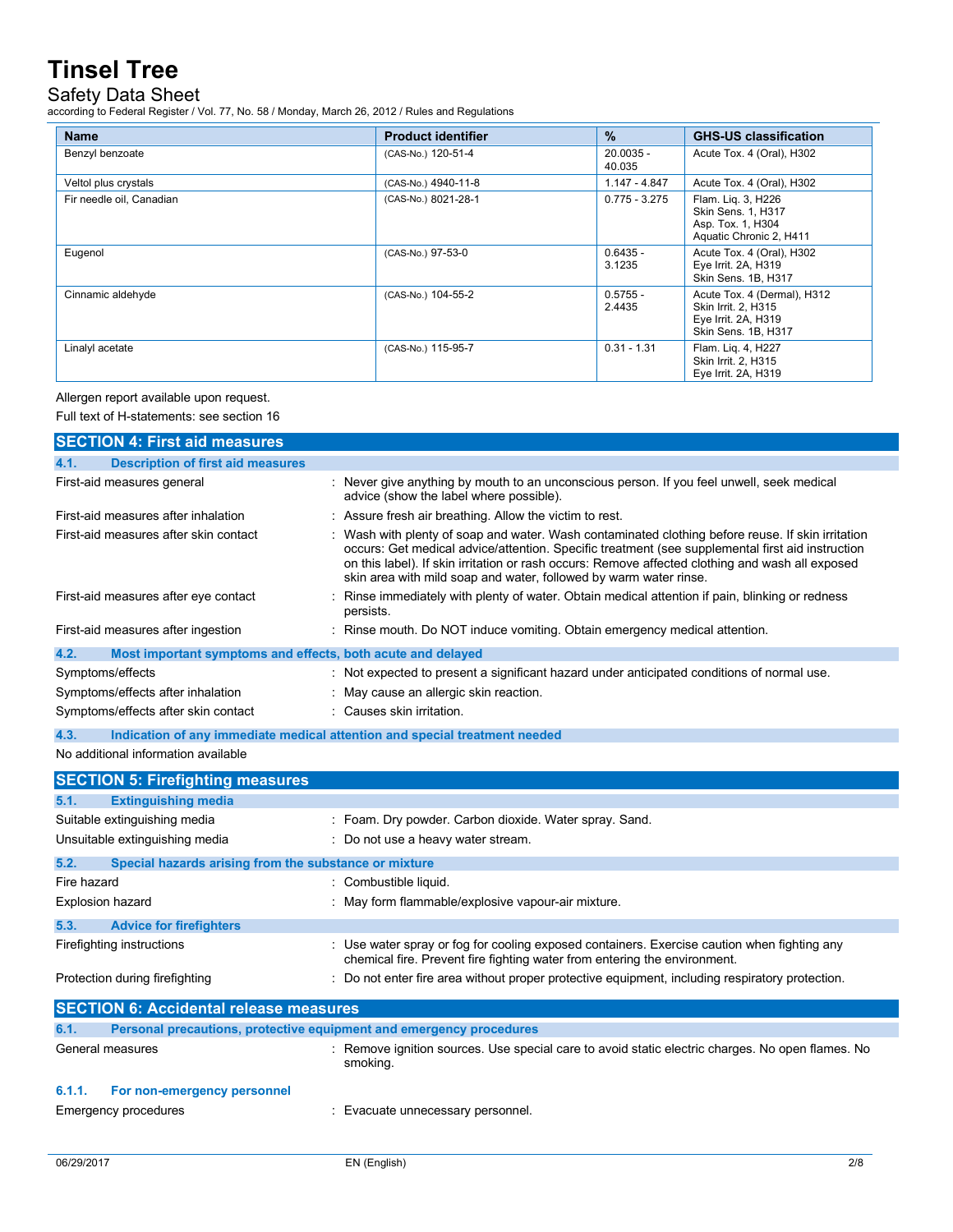| <b>Safety Data Sheet</b><br>according to Federal Register / Vol. 77, No. 58 / Monday, March 26, 2012 / Rules and Regulations |                                                                                                                                                                                                                                                         |  |
|------------------------------------------------------------------------------------------------------------------------------|---------------------------------------------------------------------------------------------------------------------------------------------------------------------------------------------------------------------------------------------------------|--|
| 6.1.2.<br>For emergency responders                                                                                           |                                                                                                                                                                                                                                                         |  |
| Protective equipment                                                                                                         | : Equip cleanup crew with proper protection.                                                                                                                                                                                                            |  |
| Emergency procedures                                                                                                         | : Ventilate area.                                                                                                                                                                                                                                       |  |
| 6.2.<br><b>Environmental precautions</b>                                                                                     |                                                                                                                                                                                                                                                         |  |
|                                                                                                                              | Prevent entry to sewers and public waters. Notify authorities if liquid enters sewers or public waters.                                                                                                                                                 |  |
| 6.3.<br>Methods and material for containment and cleaning up                                                                 |                                                                                                                                                                                                                                                         |  |
| Methods for cleaning up                                                                                                      | : Soak up spills with inert solids, such as clay or diatomaceous earth as soon as possible. Collect<br>spillage. Store away from other materials.                                                                                                       |  |
| 6.4.<br><b>Reference to other sections</b>                                                                                   |                                                                                                                                                                                                                                                         |  |
| See Heading 8. Exposure controls and personal protection.                                                                    |                                                                                                                                                                                                                                                         |  |
| <b>SECTION 7: Handling and storage</b>                                                                                       |                                                                                                                                                                                                                                                         |  |
| <b>Precautions for safe handling</b><br>7.1.                                                                                 |                                                                                                                                                                                                                                                         |  |
| Additional hazards when processed                                                                                            | : Handle empty containers with care because residual vapours are flammable. Keep away from<br>heat/sparks/open flames/hot surfaces. - No smoking.                                                                                                       |  |
| Precautions for safe handling                                                                                                | : No open flames. No smoking. Wash hands and other exposed areas with mild soap and water<br>before eating, drinking or smoking and when leaving work. Provide good ventilation in process<br>area to prevent formation of vapour.                      |  |
| Hygiene measures                                                                                                             | : Wash hands thoroughly after handling. Contaminated work clothing should not be allowed out<br>of the workplace. Wash contaminated clothing before reuse.                                                                                              |  |
| Conditions for safe storage, including any incompatibilities<br>7.2.                                                         |                                                                                                                                                                                                                                                         |  |
| Technical measures                                                                                                           | : Proper grounding procedures to avoid static electricity should be followed.                                                                                                                                                                           |  |
| Storage conditions                                                                                                           | : Keep in fireproof place. Keep only in the original container in a cool, well ventilated place away<br>from : Keep away from heat, hot surfaces, sparks, open flames and other ignition sources. No<br>smoking. Keep container closed when not in use. |  |
| Incompatible products                                                                                                        | : Strong bases. Strong acids.                                                                                                                                                                                                                           |  |
| Incompatible materials                                                                                                       | : Heat sources. Sources of ignition. Direct sunlight.                                                                                                                                                                                                   |  |
| Storage temperature                                                                                                          | : 25 °C                                                                                                                                                                                                                                                 |  |
| Storage area                                                                                                                 | : Store in a well-ventilated place. Store away from heat.                                                                                                                                                                                               |  |
| Special rules on packaging                                                                                                   | : Store in a closed container.                                                                                                                                                                                                                          |  |

- Packaging materials **Packaging materials** : Do not store in corrodable metal.
- **7.3. Specific end use(s)**

No additional information available

Relative evaporation rate (butylacetate=1)

| <b>SECTION 8: Exposure controls/personal protection</b>       |                                          |  |
|---------------------------------------------------------------|------------------------------------------|--|
| 8.1.<br><b>Control parameters</b>                             |                                          |  |
| No additional information available                           |                                          |  |
|                                                               |                                          |  |
| 8.2.<br><b>Exposure controls</b>                              |                                          |  |
| Personal protective equipment                                 | : Avoid all unnecessary exposure.        |  |
| Hand protection                                               | : Wear protective gloves.                |  |
| Eye protection                                                | : Chemical goggles or safety glasses.    |  |
| Skin and body protection                                      | : Wear suitable protective clothing.     |  |
| Respiratory protection                                        | : Wear appropriate mask.                 |  |
| Other information                                             | : Do not eat, drink or smoke during use. |  |
| <b>SECTION 9: Physical and chemical properties</b>            |                                          |  |
| Information on basic physical and chemical properties<br>9.1. |                                          |  |
| Physical state                                                | : Liquid                                 |  |
| Colour                                                        | : light yellow amber                     |  |
| Odour                                                         | : Citrus fruits                          |  |
| Odour threshold                                               | : No data available                      |  |
| pH                                                            | : No data available                      |  |

: No data available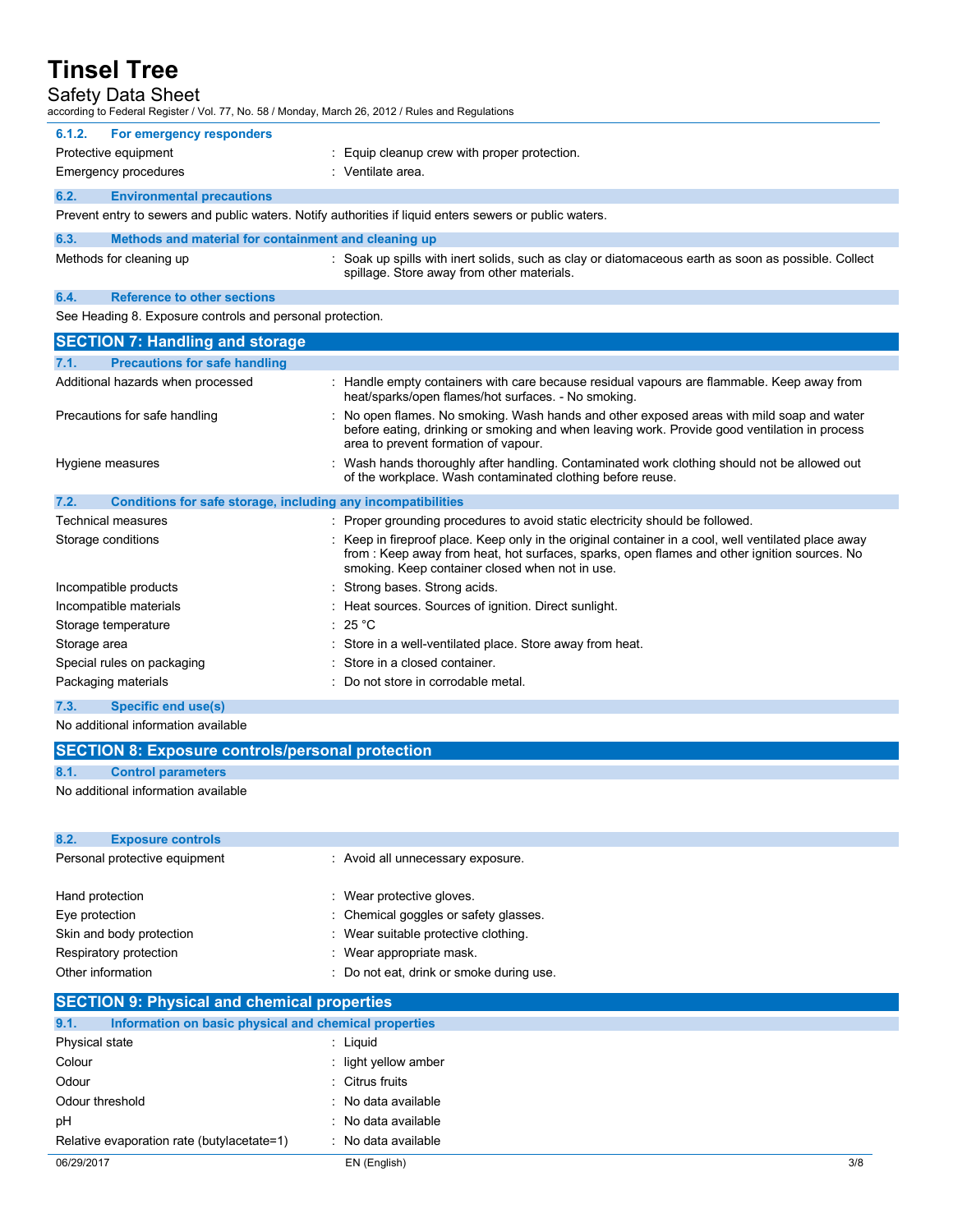### Safety Data Sheet

according to Federal Register / Vol. 77, No. 58 / Monday, March 26, 2012 / Rules and Regulations

| : No data available               |
|-----------------------------------|
| No data available                 |
| No data available                 |
| $: 71 °C$ (closed cup) ASTM D7094 |
| No data available                 |
| No data available                 |
| No data available                 |
| No data available                 |
| No data available                 |
| No data available                 |
|                                   |
| No data available                 |
| No data available                 |
| No data available                 |
| No data available                 |
| No data available                 |
| No data available                 |
| No data available                 |
|                                   |

**9.2. Other information** 

exposure)

No additional information available

| <b>SECTION 10: Stability and reactivity</b>                                                 |                                        |
|---------------------------------------------------------------------------------------------|----------------------------------------|
| <b>Reactivity</b><br>10.1.                                                                  |                                        |
| No additional information available                                                         |                                        |
| 10.2.<br><b>Chemical stability</b>                                                          |                                        |
| Combustible liquid. May form flammable/explosive vapour-air mixture. Not established.       |                                        |
| 10.3.<br><b>Possibility of hazardous reactions</b>                                          |                                        |
| Not established.                                                                            |                                        |
| 10.4.<br><b>Conditions to avoid</b>                                                         |                                        |
| Open flame. Overheating. Direct sunlight. Heat. Sparks. Extremely high or low temperatures. |                                        |
| 10.5.<br><b>Incompatible materials</b>                                                      |                                        |
| Strong acids. Strong bases.                                                                 |                                        |
| 10.6.<br><b>Hazardous decomposition products</b>                                            |                                        |
| May release flammable gases. fume. Carbon monoxide. Carbon dioxide.                         |                                        |
| <b>SECTION 11: Toxicological information</b>                                                |                                        |
| 11.1.<br>Information on toxicological effects                                               |                                        |
|                                                                                             |                                        |
| Acute toxicity                                                                              | : Not classified                       |
| Tinsel Tree #32523F                                                                         |                                        |
| Skin corrosion/irritation                                                                   | : Causes skin irritation.              |
| Serious eye damage/irritation                                                               | : Not classified                       |
| Respiratory or skin sensitisation                                                           | : May cause an allergic skin reaction. |
| Germ cell mutagenicity                                                                      | : Not classified                       |
| Carcinogenicity                                                                             | : Not classified                       |
| Tinsel Tree #32523F                                                                         |                                        |
| Reproductive toxicity                                                                       | : Not classified                       |
| Specific target organ toxicity (single exposure)                                            | : Not classified                       |
| Tinsel Tree #32523F                                                                         |                                        |
| Specific target organ toxicity (repeated                                                    | Not classified                         |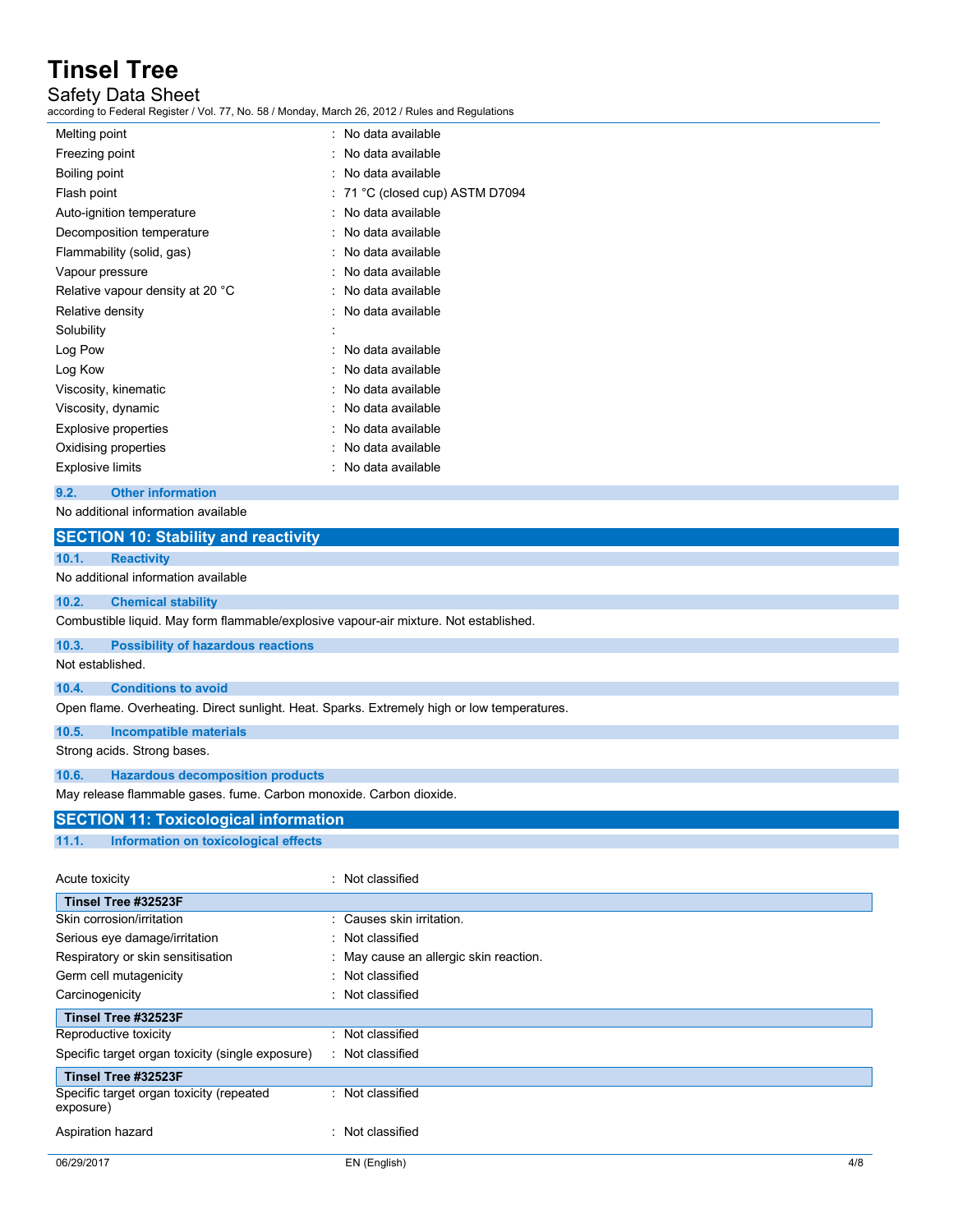### Safety Data Sheet

| Safety Data Sheet<br>according to Federal Register / Vol. 77, No. 58 / Monday, March 26, 2012 / Rules and Regulations |                                                                                                                                 |
|-----------------------------------------------------------------------------------------------------------------------|---------------------------------------------------------------------------------------------------------------------------------|
| Potential adverse human health effects and<br>symptoms                                                                | : Based on available data, the classification criteria are not met.                                                             |
| Symptoms/effects after inhalation                                                                                     | : May cause an allergic skin reaction.                                                                                          |
| Symptoms/effects after skin contact                                                                                   | : Causes skin irritation.                                                                                                       |
| <b>SECTION 12: Ecological information</b>                                                                             |                                                                                                                                 |
| 12.1.<br><b>Toxicity</b>                                                                                              |                                                                                                                                 |
| No additional information available                                                                                   |                                                                                                                                 |
| 12.2.<br><b>Persistence and degradability</b>                                                                         |                                                                                                                                 |
| Tinsel Tree #32523F                                                                                                   |                                                                                                                                 |
| Persistence and degradability                                                                                         | Not established.                                                                                                                |
| 12.3.<br><b>Bioaccumulative potential</b>                                                                             |                                                                                                                                 |
| Tinsel Tree #32523F                                                                                                   |                                                                                                                                 |
| Bioaccumulative potential                                                                                             | Not established.                                                                                                                |
| 12.4.<br><b>Mobility in soil</b>                                                                                      |                                                                                                                                 |
| No additional information available                                                                                   |                                                                                                                                 |
| 12.5.<br><b>Other adverse effects</b>                                                                                 |                                                                                                                                 |
| Effect on ozone layer                                                                                                 | : No additional information available                                                                                           |
| Effect on the global warming                                                                                          | : No known effects from this product.                                                                                           |
| Other information                                                                                                     | : Avoid release to the environment.                                                                                             |
| <b>SECTION 13: Disposal considerations</b>                                                                            |                                                                                                                                 |
| 13.1.<br><b>Waste treatment methods</b>                                                                               |                                                                                                                                 |
| Product/Packaging disposal recommendations                                                                            | Dispose of contents/container in accordance with local/national laws and regulations. Dispose                                   |
|                                                                                                                       | in a safe manner in accordance with local/national regulations.                                                                 |
| Additional information                                                                                                | Handle empty containers with care because residual vapours are flammable.<br>: Avoid release to the environment.                |
| Ecology - waste materials                                                                                             |                                                                                                                                 |
| <b>SECTION 14: Transport information</b>                                                                              |                                                                                                                                 |
| In accordance with DOT                                                                                                |                                                                                                                                 |
| Not regulated for transport                                                                                           |                                                                                                                                 |
| <b>Additional information</b>                                                                                         |                                                                                                                                 |
| Other information                                                                                                     | : No supplementary information available.                                                                                       |
| <b>ADR</b>                                                                                                            |                                                                                                                                 |
| No additional information available                                                                                   |                                                                                                                                 |
| <b>Transport by sea</b>                                                                                               |                                                                                                                                 |
| No additional information available                                                                                   |                                                                                                                                 |
| <b>Air transport</b>                                                                                                  |                                                                                                                                 |
| No additional information available                                                                                   |                                                                                                                                 |
| <b>SECTION 15: Regulatory information</b>                                                                             |                                                                                                                                 |
| 15.1. US Federal regulations                                                                                          |                                                                                                                                 |
| Substances Control Act (TSCA) inventory.                                                                              | All components of this product are listed, or excluded from listing, on the United States Environmental Protection Agency Toxic |
| Methyl Eugenol                                                                                                        | CAS-No. 93-15-2<br>$0.00001 - 0.0001\%$                                                                                         |
|                                                                                                                       |                                                                                                                                 |
| 15.2. International regulations                                                                                       |                                                                                                                                 |
| <b>CANADA</b>                                                                                                         |                                                                                                                                 |
| Veltol plus crystals (4940-11-8)                                                                                      |                                                                                                                                 |

Listed on the Canadian DSL (Domestic Substances List)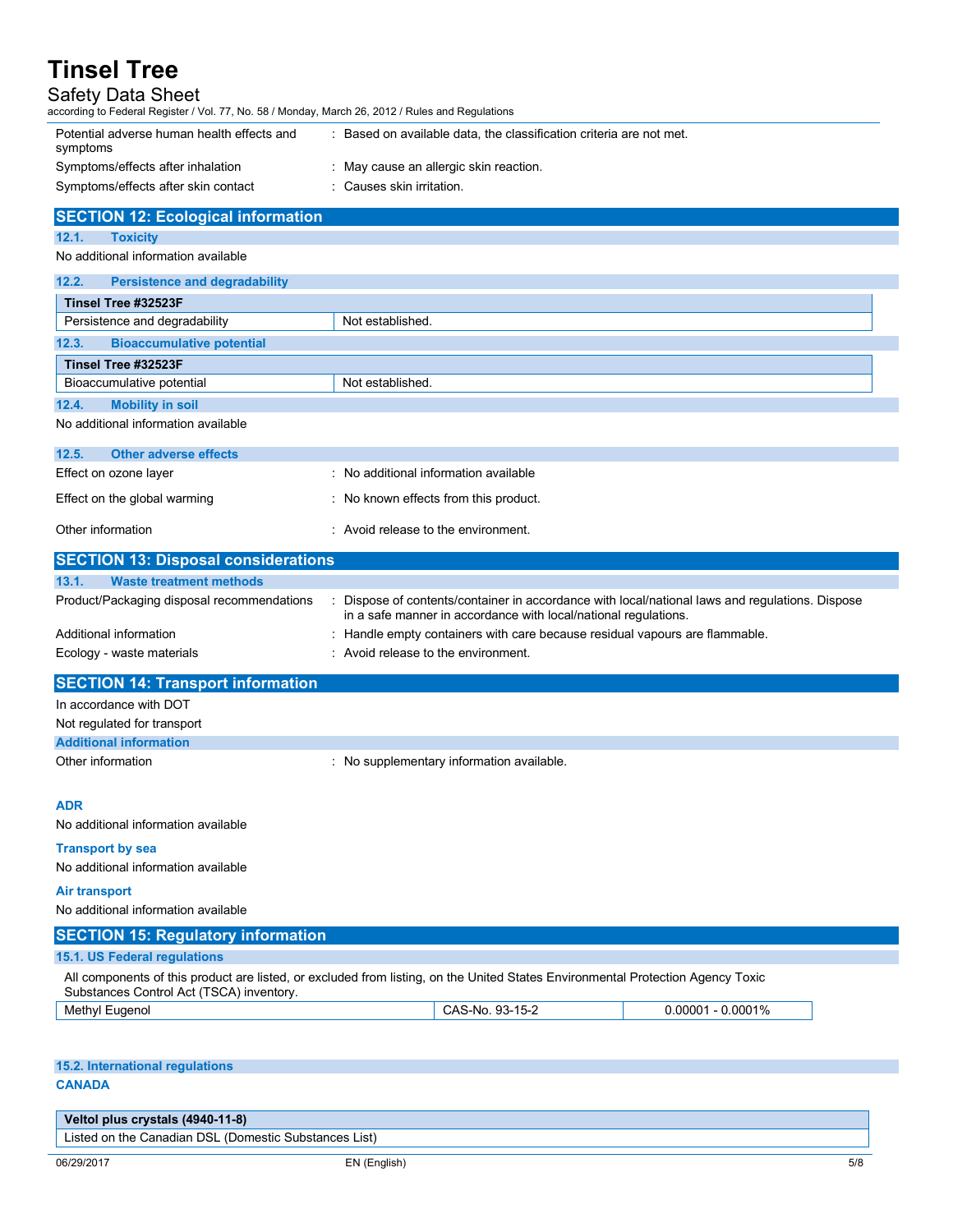### Safety Data Sheet

according to Federal Register / Vol. 77, No. 58 / Monday, March 26, 2012 / Rules and Regulations

#### **Benzyl benzoate (120-51-4)**

#### **Fir needle oil, Canadian (8021-28-1)**

#### Listed on the Canadian DSL (Domestic Substances List)

#### **Eugenol (97-53-0)**

Listed on the Canadian DSL (Domestic Substances List)

#### **Linalyl acetate (115-95-7)**

Listed on the Canadian DSL (Domestic Substances List)

#### **Cinnamic aldehyde (104-55-2)**

Listed on the Canadian DSL (Domestic Substances List)

#### **EU-Regulations**

#### **Veltol plus crystals (4940-11-8)**

Listed on the EEC inventory EINECS (European Inventory of Existing Commercial Chemical Substances)

#### **Benzyl benzoate (120-51-4)**

Listed on the EEC inventory EINECS (European Inventory of Existing Commercial Chemical Substances)

#### **Eugenol (97-53-0)**

Listed on the EEC inventory EINECS (European Inventory of Existing Commercial Chemical Substances)

#### **Linalyl acetate (115-95-7)**

Listed on the EEC inventory EINECS (European Inventory of Existing Commercial Chemical Substances)

**Cinnamic aldehyde (104-55-2)** 

Listed on the EEC inventory EINECS (European Inventory of Existing Commercial Chemical Substances)

#### **Classification according to Regulation (EC) No. 1272/2008 [CLP]**  Not determined

#### **Classification according to Directive 67/548/EEC [DSD] or 1999/45/EC [DPD]**

#### **15.2.2. National regulations**

#### **Veltol plus crystals (4940-11-8)**  Listed on the AICS (Australian Inventory of Chemical Substances) Listed on IECSC (Inventory of Existing Chemical Substances Produced or Imported in China) Listed on the Japanese ENCS (Existing & New Chemical Substances) inventory Listed on the Japanese ISHL (Industrial Safety and Health Law) Listed on the Korean ECL (Existing Chemicals List) Listed on NZIoC (New Zealand Inventory of Chemicals) Listed on PICCS (Philippines Inventory of Chemicals and Chemical Substances) Listed on INSQ (Mexican National Inventory of Chemical Substances) Listed on the TCSI (Taiwan Chemical Substance Inventory) **Benzyl benzoate (120-51-4)**  Listed on the AICS (Australian Inventory of Chemical Substances) Listed on IECSC (Inventory of Existing Chemical Substances Produced or Imported in China) Listed on the Japanese ENCS (Existing & New Chemical Substances) inventory Listed on the Japanese ISHL (Industrial Safety and Health Law) Listed on the Korean ECL (Existing Chemicals List) Listed on NZIoC (New Zealand Inventory of Chemicals) Listed on PICCS (Philippines Inventory of Chemicals and Chemical Substances) Listed on INSQ (Mexican National Inventory of Chemical Substances) Listed on Turkish inventory of chemical Listed on the TCSI (Taiwan Chemical Substance Inventory) **Fir needle oil, Canadian (8021-28-1)**  Listed on the AICS (Australian Inventory of Chemical Substances) Listed on IECSC (Inventory of Existing Chemical Substances Produced or Imported in China) Listed on the Korean ECL (Existing Chemicals List) Listed on NZIoC (New Zealand Inventory of Chemicals) Listed on PICCS (Philippines Inventory of Chemicals and Chemical Substances) Listed on the TCSI (Taiwan Chemical Substance Inventory)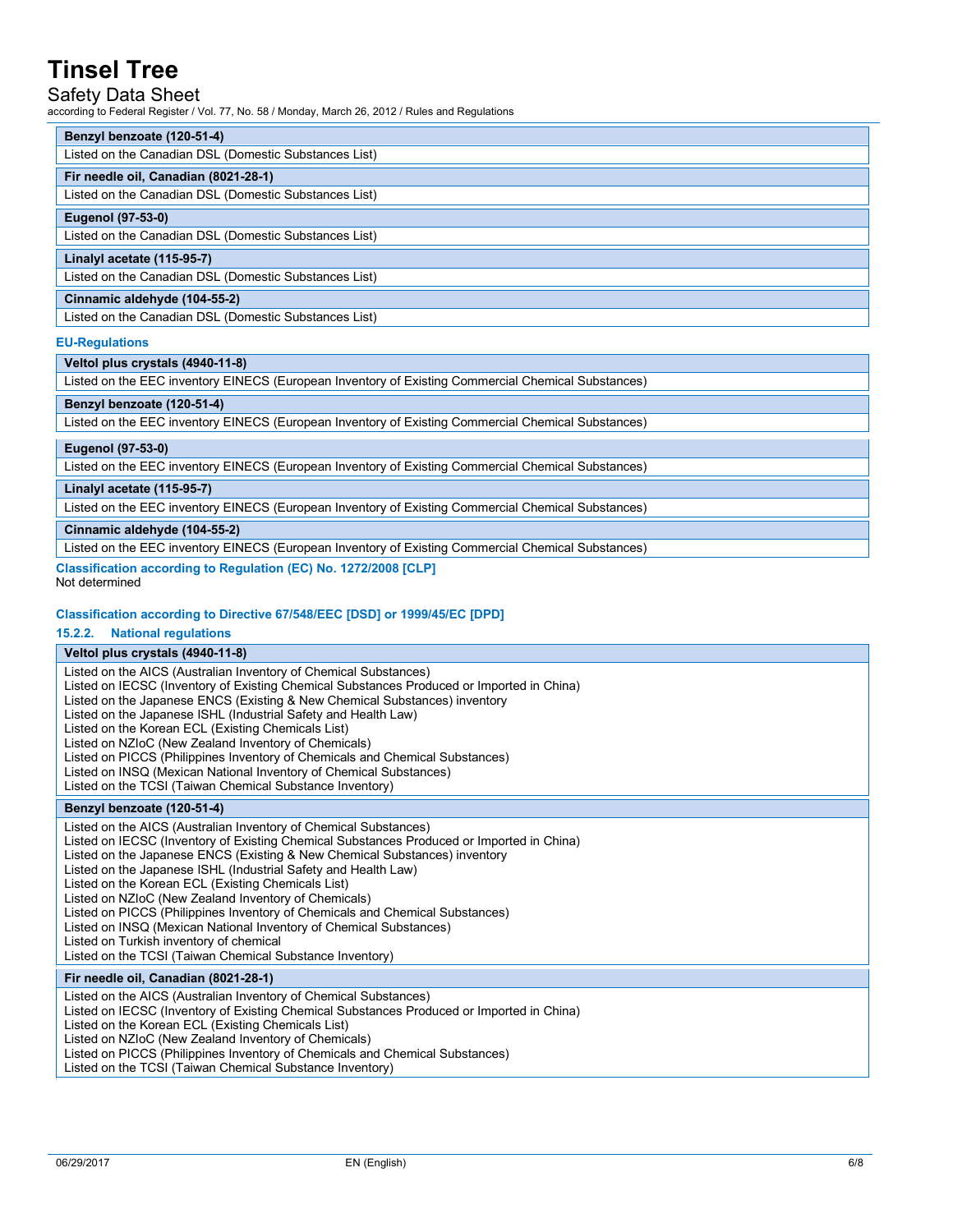### Safety Data Sheet

according to Federal Register / Vol. 77, No. 58 / Monday, March 26, 2012 / Rules and Regulations

| Eugenol (97-53-0)                                                                                                                                                                                                                                                                                                                                                                                                                                                                                                                                                                                                                                                                                        |
|----------------------------------------------------------------------------------------------------------------------------------------------------------------------------------------------------------------------------------------------------------------------------------------------------------------------------------------------------------------------------------------------------------------------------------------------------------------------------------------------------------------------------------------------------------------------------------------------------------------------------------------------------------------------------------------------------------|
| Listed on the AICS (Australian Inventory of Chemical Substances)<br>Listed on IECSC (Inventory of Existing Chemical Substances Produced or Imported in China)<br>Listed on the Japanese ENCS (Existing & New Chemical Substances) inventory<br>Listed on the Japanese ISHL (Industrial Safety and Health Law)<br>Listed on the Korean ECL (Existing Chemicals List)<br>Listed on NZIoC (New Zealand Inventory of Chemicals)<br>Listed on PICCS (Philippines Inventory of Chemicals and Chemical Substances)<br>Listed on INSQ (Mexican National Inventory of Chemical Substances)<br>Listed on Turkish inventory of chemical<br>Listed on the TCSI (Taiwan Chemical Substance Inventory)                 |
| Linalyl acetate (115-95-7)                                                                                                                                                                                                                                                                                                                                                                                                                                                                                                                                                                                                                                                                               |
| Listed on the AICS (Australian Inventory of Chemical Substances)<br>Listed on IECSC (Inventory of Existing Chemical Substances Produced or Imported in China)<br>Listed on the Japanese ENCS (Existing & New Chemical Substances) inventory<br>Listed on the Japanese ISHL (Industrial Safety and Health Law)<br>Listed on the Korean ECL (Existing Chemicals List)<br>Listed on NZIoC (New Zealand Inventory of Chemicals)<br>Listed on PICCS (Philippines Inventory of Chemicals and Chemical Substances)<br>Listed on INSQ (Mexican National Inventory of Chemical Substances)<br>Listed on Turkish inventory of chemical<br>Listed on the TCSI (Taiwan Chemical Substance Inventory)                 |
| Cinnamic aldehyde (104-55-2)                                                                                                                                                                                                                                                                                                                                                                                                                                                                                                                                                                                                                                                                             |
| Listed on the AICS (Australian Inventory of Chemical Substances)<br>Listed on IECSC (Inventory of Existing Chemical Substances Produced or Imported in China)<br>Listed on the Japanese ENCS (Existing & New Chemical Substances) inventory<br>Listed on the Japanese ISHL (Industrial Safety and Health Law)<br>Listed on the Korean ECL (Existing Chemicals List)<br>Listed on NZIoC (New Zealand Inventory of Chemicals)<br>Listed on PICCS (Philippines Inventory of Chemicals and Chemical Substances)<br>Listed on the Canadian IDL (Ingredient Disclosure List)<br>Listed on INSQ (Mexican National Inventory of Chemical Substances)<br>Listed on the TCSI (Taiwan Chemical Substance Inventory) |

#### **15.3. US State regulations**

California Proposition 65 - This product does not contain any substances known to the state of California to cause cancer, developmental and/or reproductive harm

### **SECTION 16: Other information**

Other information in the set of the set of the set of the set of the set of the set of the set of the set of the set of the set of the set of the set of the set of the set of the set of the set of the set of the set of the

#### Full text of H-statements:

| H <sub>226</sub> | Flammable liquid and vapour                     |
|------------------|-------------------------------------------------|
| H <sub>227</sub> | Combustible liquid                              |
| H302             | Harmful if swallowed                            |
| H304             | May be fatal if swallowed and enters airways    |
| H312             | Harmful in contact with skin                    |
| H315             | Causes skin irritation                          |
| H317             | May cause an allergic skin reaction             |
| H319             | Causes serious eye irritation                   |
| H411             | Toxic to aquatic life with long lasting effects |

: 1 - Materials that, under emergency conditions, can cause

relatively high ambient temperatures before ignition can

|  |  | NFPA health hazard |
|--|--|--------------------|
|--|--|--------------------|

NFPA fire hazard **in the state of the state of the state of the STP-** 2 - Materials that must be moderately heated or exposed to

NFPA reactivity **in the state of the state of the state of the state of the state of the state of the state of the state of the state of the state of the state of the state of the state of the state of the state of the sta** 

occur.

significant irritation.

under fire conditions.

 $\overline{2}$ 

 $\overline{\mathbf{0}}$ 

 $\overline{1}$